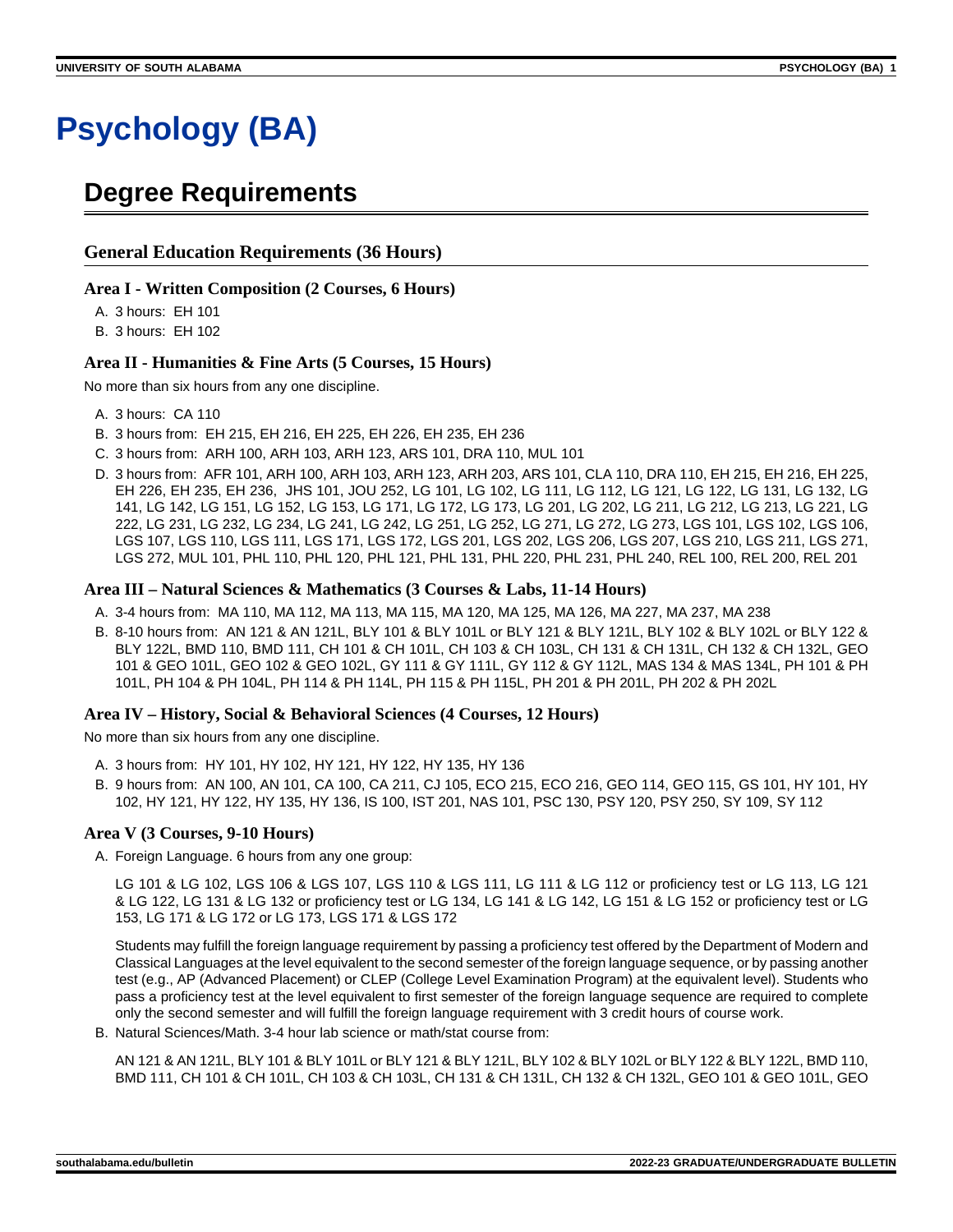102 & GEO 102L, GY 111 & GY 111L, GY 112 & GY 112L, MAS 134 & MAS 134L, PH 101 & PH 101L, PH 104 & PH 104L, PH 114 & PH 114L, PH 115 & PH 115L, PH 201 & PH 201L, PH 202 & PH 202L, ST 210, MA 113-299 (except 201 and 202).

Students must complete a 6 credit hour sequence either in literature (Area II – EH 215 & EH 216, EH 225 & EH 226, or EH 235 & EH 236) or history (Area IV – HY 101 & HY 102 or HY 135 & HY 136 or HY 121 & HY 122).

All undergraduates must complete two designated writing credit (W) courses, at least one of which must be in the student's major or minor.

#### **UNDERGRADUATE STUDIES**

\_\_\_\_\_\_\_\_\_\_\_\_\_\_\_\_\_\_\_\_\_\_\_\_\_

The objective of psychology, as a science, is to understand, explain, and predict the behavior of organisms. The Department of Psychology has developed and organized its course offerings to meet three major goals:

- 1. To provide a strong foundation for those students who plan to enter a graduate school of psychology after completing their undergraduate degree requirements.
- 2. To assist those students who are planning careers in psychology or in related fields by providing a flexible curriculum that can be designed to meet the career goals of individual students.
- 3. To meet the needs of those students who are taking psychology courses as part of their liberal arts education.

#### **Major Requirements (36 Hours)**

#### **Psychology Core Basic (4 Courses, 12 Hours)**

A. 15 hours: PSY 120, PSY 220, PSY 320, PSY310

#### **Psychology Core Experimental/Learning (2 Courses, 6 Hours)**

A. 6 hours from: PSY 416, PSY 420 or PSY 317\*\*, PSY 428, PSY 475

#### **Psychology Core Personality/Social And Abnormal (2 Courses, 6 Hours)**

A. 6 hours from: PSY 340, PSY 435, PSY 440

#### **Psychology Core Developmental (1 Course, 3 Hours)**

A. 3 hours from: PSY 350, PSY 456

#### **Psychology Core Capstone Course (1 Course, 3 Hours)**

A. 3 hours from: PSY 412, PSY 414,

#### **Psychology Core Elective (2 Courses, 6 Hours)**

#### **Minor Requirements (0 Hours)**

A minor is required for this degree program

#### **Requirements For A Minor In Psychology**

A minimum of 21 semester hours in Psychology, including PSY 120 or PSY 121, PSY 220 and 15 semester hours of electives (twelve of those must be in courses numbered 300 or above).

#### **Notes:**

\* Recommended Course

\*\* You may take either PSY 420 or PSY 317 but not both.

The remaining six hours of electives needed for a major may be taken from any courses not taken previously (excluding PSY 250).

Students who are preparing for graduate study are encouraged to take all courses listed in the undergraduate core and any additional courses recommended by their faculty advisor. Student research is encouraged by the faculty and students may obtain course credit for individual student research projects in PSY 494. Students pursuing a degree in Psychology also must have a minor in another discipline.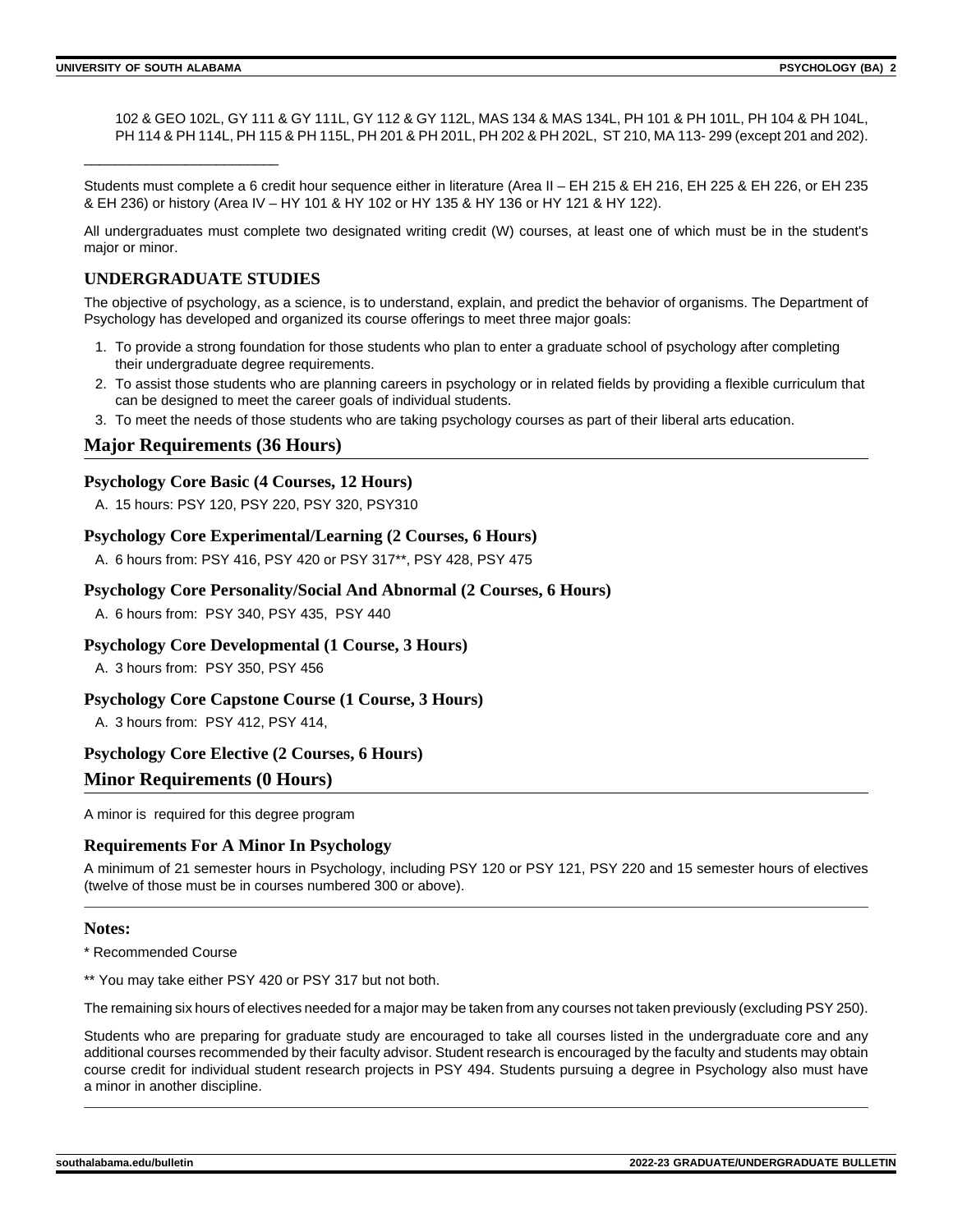#### **Additional Information**

#### **Accelerated Bachelor'S To Master'S Program In Psychology (ABM)**

See Graduate School Bulletin for rules for all Accelerated Bachelor's to Master's Programs https://www.southalabama.edu/ bulletin/current/colleges-schools/graduate-school/index.html.

#### **Program Description**

The USA accelerated bachelor's to master's (ABM) in Psychology provides exceptional undergraduate students the opportunity to earn a bachelor's and master's degree at an accelerated pace in Psychology. While still an undergraduate, ABM students may count up to 12 credit hours of graduate course work towards their graduate degree. ABM students typically complete the master's degree within one academic year after completing the undergraduate degree.

Psychology majors are encouraged to apply for the Accelerated Bachelor's to Master's (ABM) Program in Psychology. This program is designed to allow the student to complete the Bachelor's degree in Psychology and the Master's degree in Psychology (Behavior and Brain Sciences program only) in five years.

#### **Admission Procedures**

Admission will be a competitive process. The minimum standards are:

- Have completed at least 90 credit hours
- Have completed at least 30 credit hours at USA
- Must have at least a 3.3 GPA (Cumulative and Psychology)
- Requires 2 letters of recommendation
- Must have a verifiable score on either the ACT, SAT, or GRE

Admission will be based on characteristics of the applicant and research match to the Psychology faculty. Applicants must transmit a personal statement and have two referees submit a letter of recommendation to the graduate program coordinator.

Once admitted into the ABM program, students must maintain at least a 3.0 GPA and remain in good standing to progress into the graduate program.

#### **Program Procedures**

ABM students may begin taking graduate courses after completing at least 90 hours of undergraduate credit.

Typically, during their senior undergraduate year, students will take 7 graduate credits per semester for 2 semesters (14 hours) while they are also taking undergraduate courses. Of these 14 graduate hours, 6 hours can count toward both degrees (Bachelor's and Master's) if the courses are completed with grades of at least B. Courses with a grade of C can count toward the undergraduate degree but not the graduate degree. Courses with a grade below C cannot count toward the undergraduate or graduate degree.

Upon completing the undergraduate degree, students will apply to the Psychology (Behavioral and Brain Sciences) Master's program. ABM students who are in good standing will be accepted into the Psychology Master's program.

Completion of the Master of Science (Behavioral and Brain Sciences) requires successful completion of all requirements, including at least 36 graduate credit hours. Graduate credit taken while an undergraduate that is completed with at least the grade of B will be transferred into the Master's program upon acceptance and will apply toward the 36 hours required for the Master of Science degree.

A student who withdraws or is dismissed from the ABM program may not count graduate coursework towards both degrees. Graduate courses for which an undergraduate student did not earn an "A" or "B" grade, may not be counted towards the graduate degree.

An ABM student must be a full-time student and must complete all degree requirements for the master's within three semesters of the semester in which they were admitted to the Graduate School. An exception for a fourth semester may be granted where an additional semester is required for final revisions to and submission of a defended thesis. Exceptions to the ABM policy are at the discretion of the Dean of the Graduate School.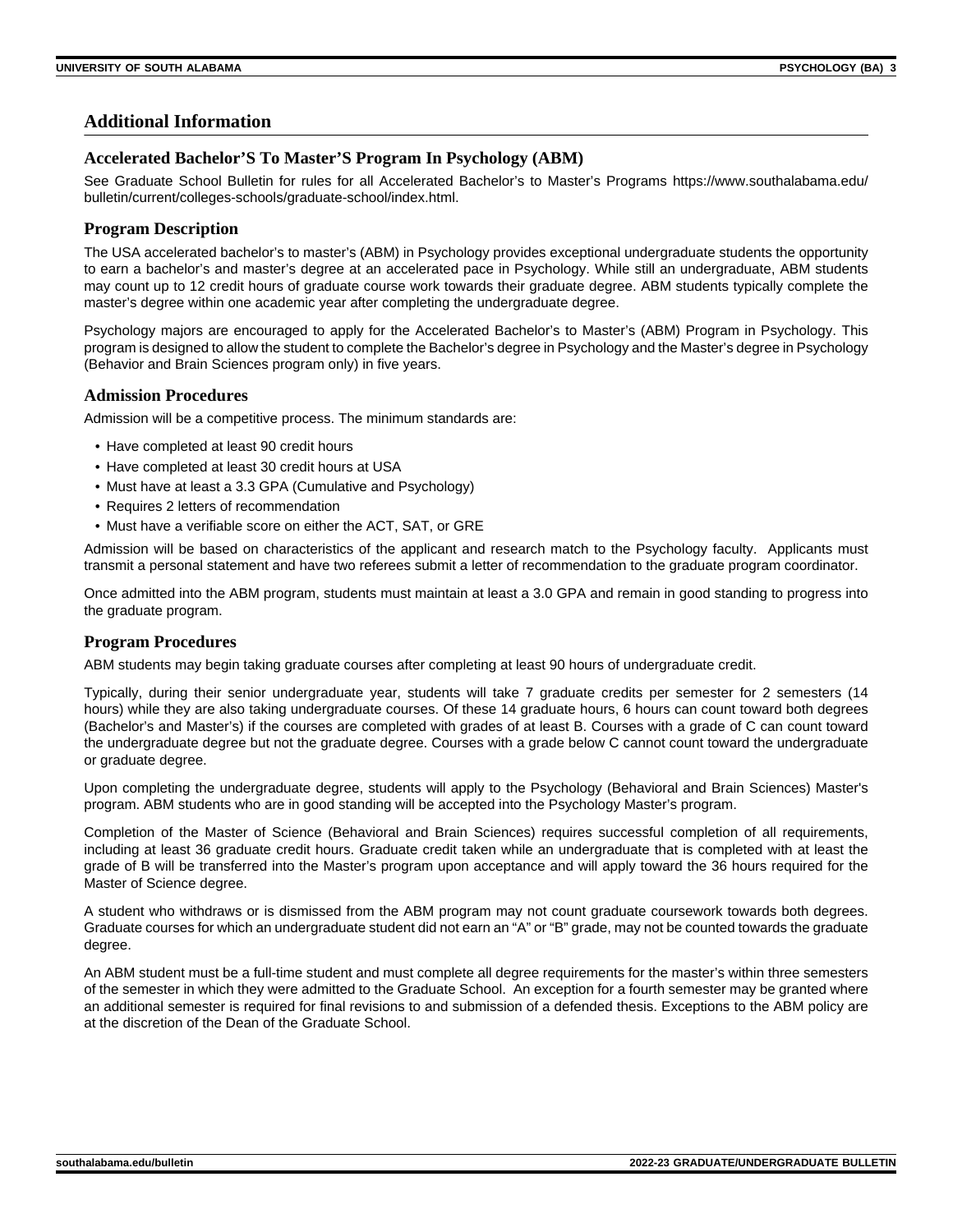## **Graduation Plan**

### **Psychology (BA): (120 Total Hours)**

#### **First Year - Fall Semester**

| <b>Course ID</b>         | <b>Course Description</b>              | <b>Hours</b> |
|--------------------------|----------------------------------------|--------------|
| <b>CAS 100</b>           | First Year Experience- College Success | 3            |
| EH 101                   | <b>English Composition</b>             | 3            |
| Math Course              | MA 110 or higher: ** Area III, A       | 3            |
| Natural Science with Lab | **Area III, B                          | 3            |
| *PSY 120                 | Introduction to Psychology             | 3            |
|                          |                                        |              |
|                          |                                        |              |
|                          | <b>Total Hours</b>                     | 15           |

#### **First Year - Spring Semester**

| <b>Course ID</b>                       | <b>Course Description</b>                 | <b>Hours</b> |
|----------------------------------------|-------------------------------------------|--------------|
| EH 102 or Honors                       | <b>English Composition II</b>             | 3            |
| History                                | US or Western Civilization: ** Area IV, A | 3            |
| Social/Behavioral Science<br>Elective* | **Area IV, B                              | 3            |
| <b>Fine Arts Elective</b>              | **Area II, C                              | 3            |
| CA 110                                 | <b>Public Speaking</b>                    | 3            |
|                                        |                                           |              |
|                                        |                                           |              |

| -<br>∩ta<br>mour | . . |
|------------------|-----|

#### **Second Year - Fall Semester**

| Course <b>ID</b>          | <b>Course Description</b>       | <b>Hours</b> |
|---------------------------|---------------------------------|--------------|
| Foreign Language I        | **Area V, A                     | 3            |
| <b>Minor Course</b>       | Choose a course from your minor | 3            |
| <b>English Literature</b> | **Area II, B                    | 3            |
| Elective                  | Choose a course                 | 3            |
| *ST 210                   | Introduction to Statistics      | 3            |
|                           |                                 |              |
|                           |                                 |              |
|                           |                                 |              |
|                           | <b>Total Hours</b>              | 15           |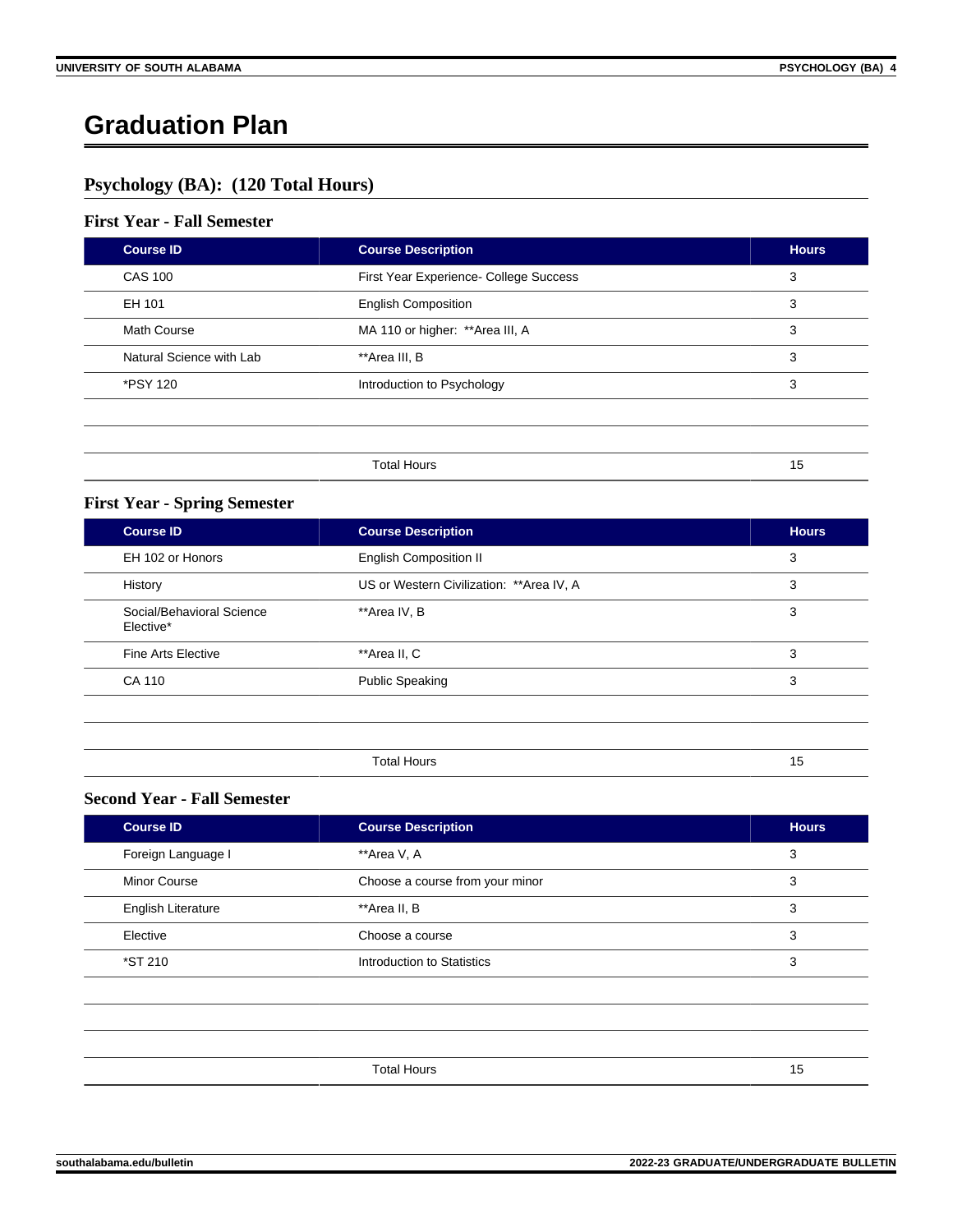#### **Second Year - Spring Semester**

| <b>Course ID</b>           | <b>Course Description</b>        | <b>Hours</b> |
|----------------------------|----------------------------------|--------------|
| Foreign Language II        | **Area V, A                      | 3            |
| <b>Minor Course</b>        | Choose a course from your minor. | 3            |
| <b>Humanities Elective</b> | **Area II, E                     | 3            |
| <b>PSY 220</b>             | Research Designs/Analysis I      | 3            |
| Natural Science with Lab   | **Area III, B                    | 3            |

| <b>Total Hours</b><br>1011110010 | w |
|----------------------------------|---|

#### **Third Year - Fall Semester**

| <b>Course ID</b>                        | <b>Course Description</b>        | <b>Hours</b> |
|-----------------------------------------|----------------------------------|--------------|
| <b>Psychology Core</b><br>Developmental | PSY 350, PSY 456 (Pick 1)        | 3            |
| <b>PSY 320</b>                          | Research Design/Analysis II      | 3            |
| <b>Minor Course</b>                     | Choose a course from your minor. | 3            |
| Elective                                | Choose a course.                 | 3            |
| Social/Behavioral Science<br>Elective   | **Area IV, B                     | 3            |
|                                         |                                  |              |
|                                         | <b>Total Hours</b>               | 15           |

#### **Third Year - Spring Semester**

| <b>Course ID</b>                                | <b>Course Description</b>                               | <b>Hours</b> |
|-------------------------------------------------|---------------------------------------------------------|--------------|
| <b>Psychology Core Capstone</b>                 | PSY 412 (W) or PSY 414 (W)                              | 3            |
| <b>Psychology Core</b><br>Experimental/Learning | PSY 416, PSY 420 or PSY 317#, PSY 428, PSY 475 (Pick 2) | 3            |
| <b>Psychology Core</b><br>Personality/Social    | PSY 340, PSY 435, PSY 440 (Pick 2)                      | 3            |
| Minor Course                                    | Choose a course from your minor.                        | 3            |
| Minor Course                                    | Choose a course from your minor.                        | 3            |

#### **#You may take either PSY 420 or PSY 317 but not both.**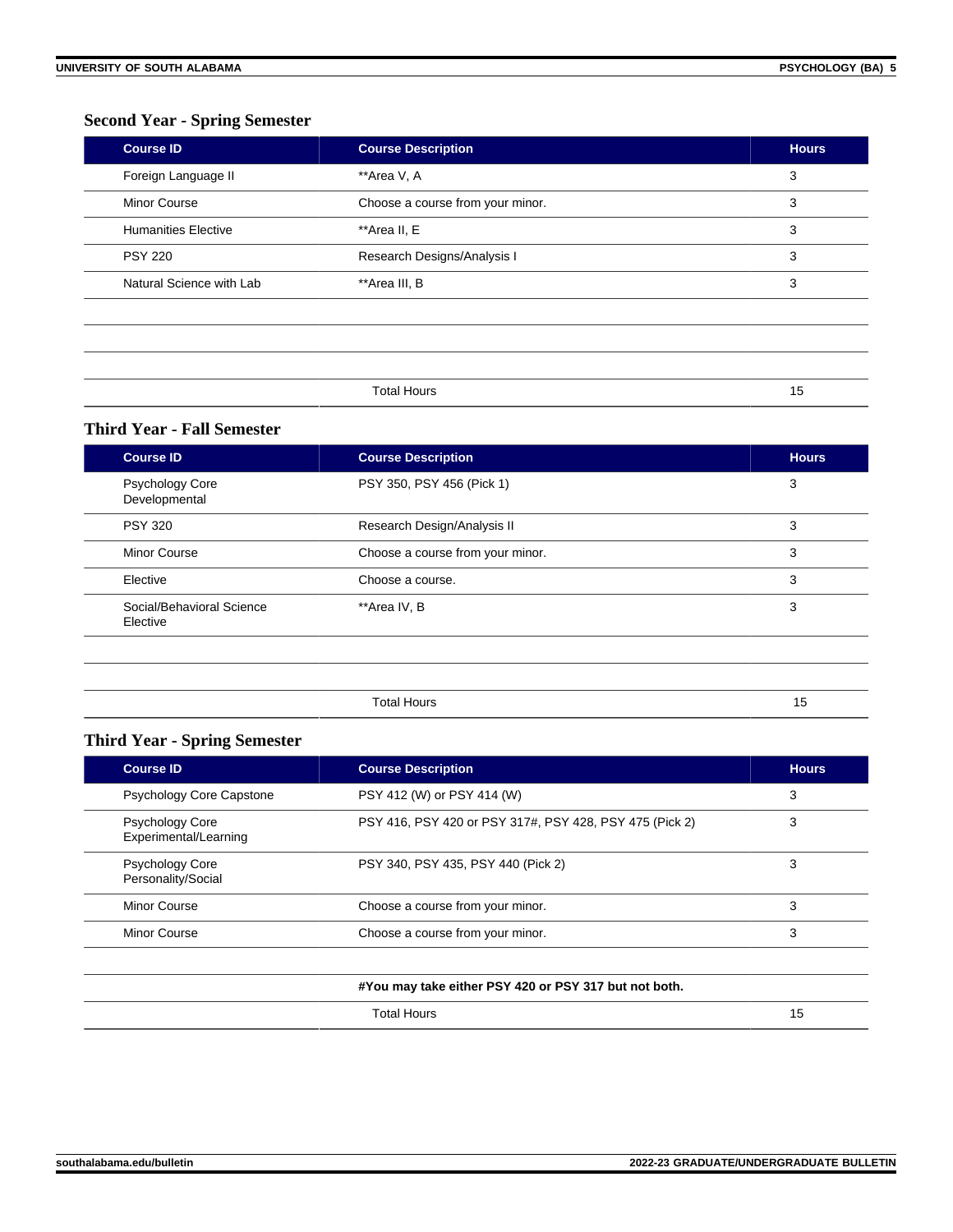#### **Fourth Year - Fall Semester**

| <b>Course ID</b>                                | <b>Course Description</b>                               | <b>Hours</b> |
|-------------------------------------------------|---------------------------------------------------------|--------------|
| <b>PSY 310</b>                                  | Biopsychology                                           | 3            |
| <b>Psychology Core</b><br>Experimental/Learning | PSY 416, PSY 420 or PSY 317#, PSY 428, PSY 475 (Pick 2) | 3            |
| Psychology Corse/<br>Personality/Social         | PSY 340, PSY 435, PSY 440 (Pick 2)                      | 3            |
| Minor Course                                    | Choose a course from your minor.                        | 3            |
| Minor Course                                    | Choose a course from your minor.                        | 3            |
|                                                 | #You may take either PSY 420 or PSY 317 but not both.   |              |
|                                                 | Total Hours                                             | 15           |

#### **Fourth Year - Spring Semester**

| <b>Course ID</b>           | <b>Course Description</b>        | <b>Hours</b> |
|----------------------------|----------------------------------|--------------|
| <b>Psychology Elective</b> | Choose a course from your minor. | 3            |
| <b>Psychology Elective</b> | Choose a course from your minor. | 3            |
| <b>Humanities Elective</b> |                                  | 3            |
| Elective                   |                                  | 3            |
| Elective                   |                                  | 3            |
|                            |                                  |              |
|                            | <b>Total Hours</b>               | 15           |
| <b>Notes</b>               |                                  |              |

#### \*Recommended Course

\*\*See Degree Requirements

## **Department Information**

[Department of Psychology website](https://www.southalabama.edu/colleges/artsandsci/psychology) [http://www.southalabama.edu/psychology](https://www.southalabama.edu/psychology)

#### **Undergraduate Studies**

The objective of psychology, as a science, is to understand, explain, and predict the behavior of organisms. The Department of Psychology has developed and organized its course offerings to meet three major goals:

- 1. To provide a strong foundation for those students who plan to enter a graduate school of psychology after completing their undergraduate degree requirements.
- 2. To assist those students who are planning careers in psychology or in related fields by providing a flexible curriculum that can be designed to meet the career goals of individual students.
- 3. To meet the needs of those students who are taking psychology courses as part of their liberal arts education.

All first-time freshmen must successfully complete CAS 100: First Year Experience as a degree requirement. Students must enroll during their first term at USA, except for summer-entry students who must enroll in the fall semester following entry.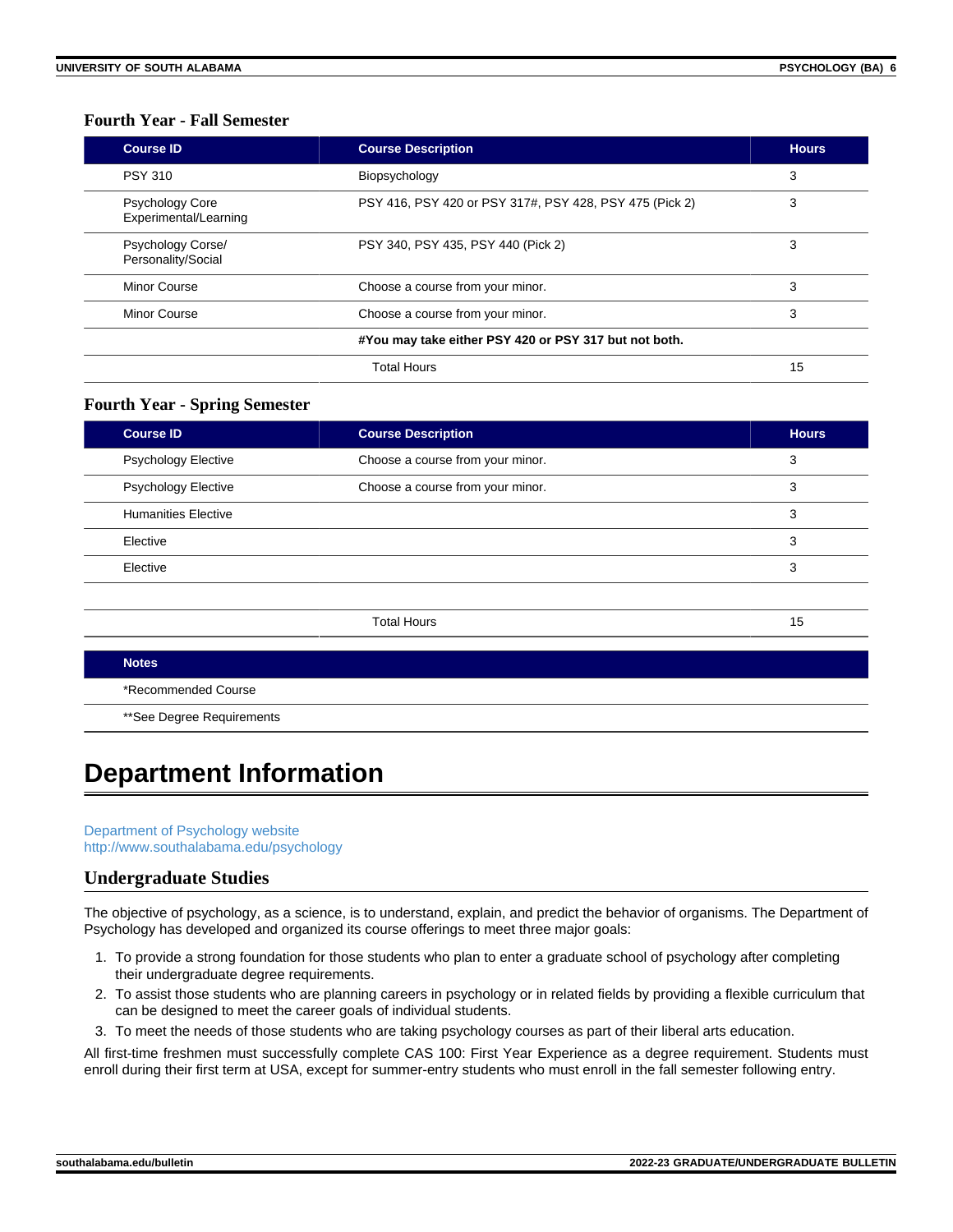#### **Accelerated Bachelor'S To Master'S Program In Psychology (ABM)**

See Graduate School Bulletin for rules for all Accelerated Bachelor's to Master's Programs [https://www.southalabama.edu/](https://www.southalabama.edu/bulletin/current/colleges-schools/graduate-school/index.html.) [bulletin/current/colleges-schools/graduate-school/index.html.](https://www.southalabama.edu/bulletin/current/colleges-schools/graduate-school/index.html.)

#### **Program Description**

The USA accelerated bachelor's to master's (ABM) in Psychology provides exceptional undergraduate students the opportunity to earn a bachelor's and master's degree at an accelerated pace in Psychology. While still an undergraduate, ABM students may count up to 12 credit hours of graduate course work towards their graduate degree. ABM students typically complete the master's degree within one academic year after completing the undergraduate degree.

Psychology majors are encouraged to apply for the Accelerated Bachelor's to Master's (ABM) Program in Psychology. This program is designed to allow the student to complete the Bachelor's degree in Psychology and the Master's degree in Psychology (Behavior and Brain Sciences program only) in five years.

#### **Admission Procedures**

Admission will be a competitive process. The minimum standards are:

- Have completed at least 90 credit hours
- Have completed at least 30 credit hours at USA
- Must have at least a 3.3 GPA (Cumulative and Psychology)
- Requires 2 letters of recommendation
- Must have a verifiable score on either the ACT, SAT, or GRE

Admission will be based on characteristics of the applicant and research match to the Psychology faculty. Applicants must transmit a personal statement and have two referees submit a letter of recommendation to the graduate program coordinator. Once admitted into the ABM program, students must maintain at least a 3.0 GPA and remain in good standing to progress into the graduate program.

#### **Program Procedures**

ABM students may begin taking graduate courses after completing at least 90 hours of undergraduate credit. Typically, during their senior undergraduate year, students will take 7 graduate credits per semester for 2 semesters (14 hours) while they are also taking undergraduate courses. Of these 14 graduate hours, 6 hours can count toward both degrees (Bachelor's and Master's) if the courses are completed with grades of at least B. Courses with a grade of C can count toward the undergraduate degree but not the graduate degree. Courses with a grade below C cannot count toward the undergraduate or graduate degree.

Upon completing the undergraduate degree, students will apply to the Psychology (Behavioral and Brain Sciences) Master's program. ABM students who are in good standing will be accepted into the Psychology Master's program.

Completion of the Master of Science (Behavioral and Brain Sciences) requires successful completion of all requirements, including at least 36 graduate credit hours. Graduate credit taken while an undergraduate that is completed with at least the grade of B will be transferred into the Master's program upon acceptance and will apply toward the 36 hours required for the Master of Science degree.

A student who withdraws or is dismissed from the ABM program may not count graduate coursework towards both degrees. Graduate courses for which an undergraduate student did not earn an "A" or "B" grade, may not be counted towards the graduate degree.

An ABM student must be a full time student and must complete all degree requirements for the master's within three semesters of the semester in which they were admitted to the Graduate School. An exception for a fourth semester may be granted where an additional semester is required for final revisions to and submission of a defended thesis. Exceptions to the ABM policy are at the discretion of the Dean of the Graduate School.

#### **Graduate Study In Psychology**

The Department of Psychology accepts applicants to the Master of Science program (Behavioral and Brain Sciences) and to the Doctor of Philosophy program in Clinical/Counseling Psychology (CCP). Students admitted to the CCP program with a Bachelor's degree will complete the Master of Science program (Clinical and Counseling Psychology).

The Master of Science degree program in Psychology (Behavioral and Brain Sciences) is designed to provide individuals with knowledge of current theories, principles, and methods of psychology in preparation for future work toward a doctoral degree,